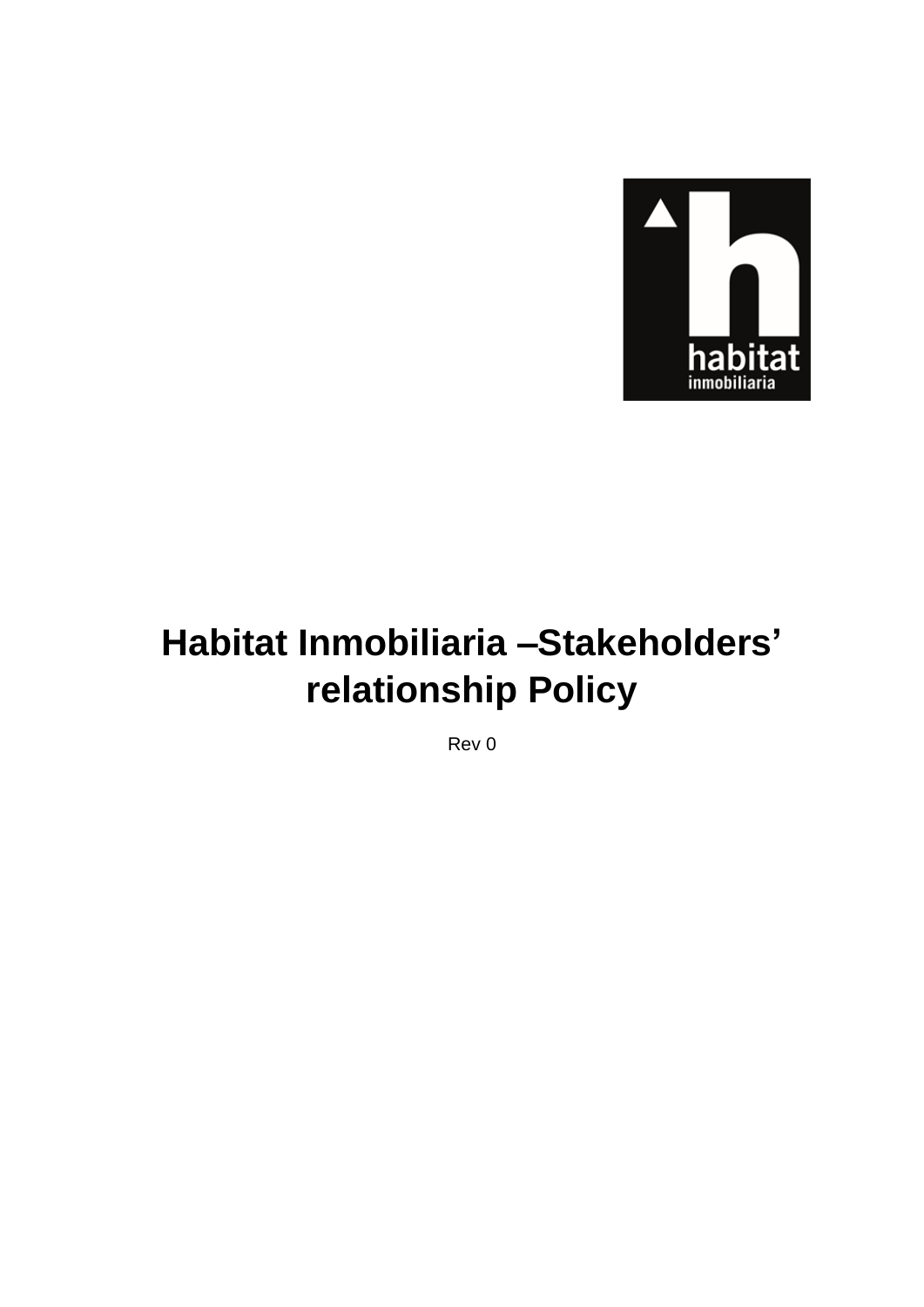

# **TABLE OF CONTENTS**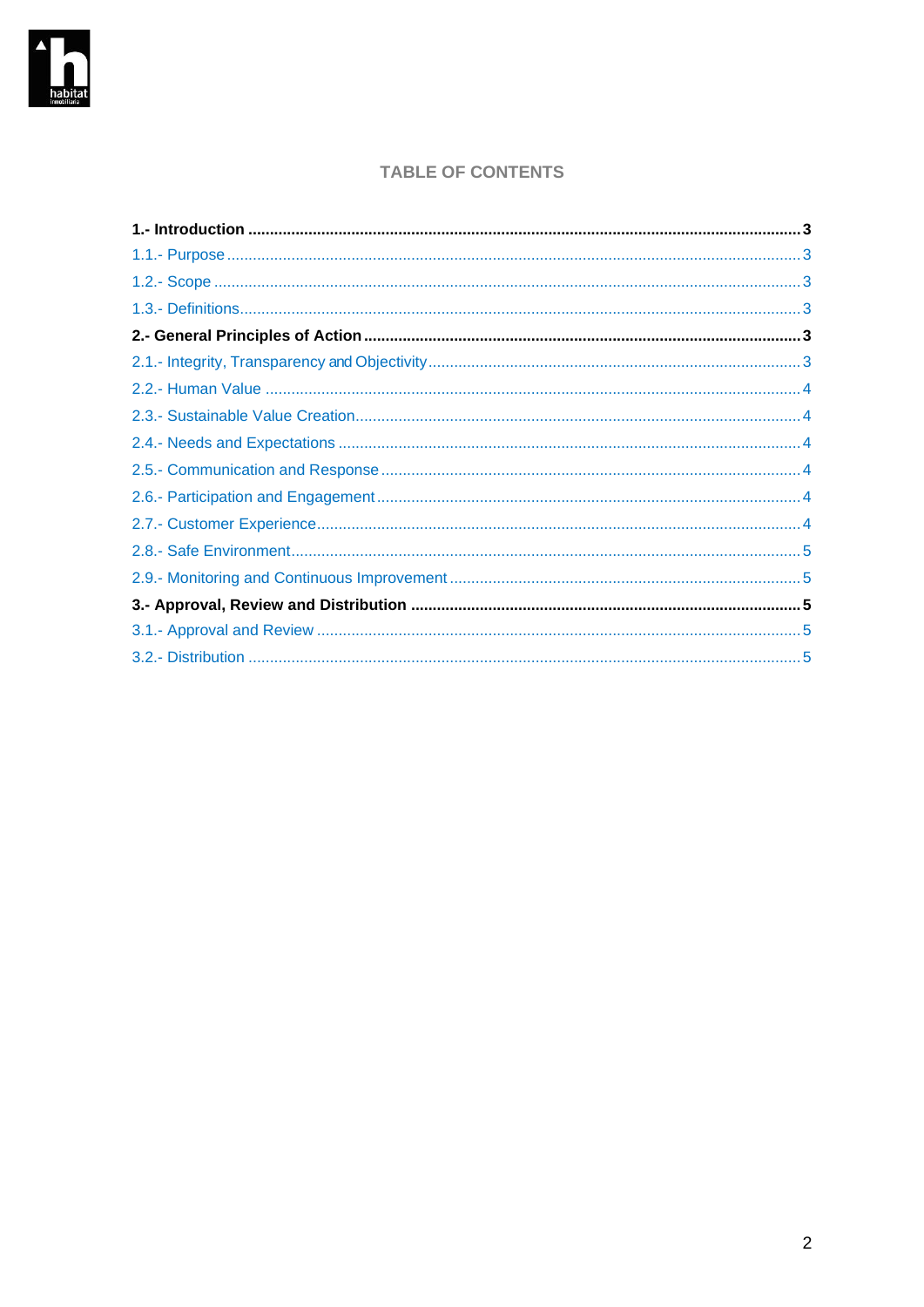

# <span id="page-2-0"></span>**1.- Introduction**

The Management Board of PROMOCIONES HABITAT, S.A.U., (hereinafter, together with its subsidiaries and investees, referred to as "**HABITAT**" or the "**Company**") is responsible for the non-delegable task of determining the Company's strategy and corporate policies, and for the supervision of its internal control systems. The Management Board, in the exercise of its duties and in accordance with our Code of Ethics, adopts the present Stakeholders' relationship Policy as a commitment to the groups of people with whom HABITAT relates and to its social environment.

## <span id="page-2-1"></span>**1.1.- Purpose**

The purpose of the present Policy is to establish HABITAT's overall framework with regard to the relations with its Stakeholders in all its activities and operations in order to: i) understand the needs and expectations of its Stakeholders (defined as individuals and organisations directly or indirectly affected by the activities of the Company); ii) build lasting relationships, through constant communication and dialogue; iii) identify and manage the risks and opportunities derived from such relations more effectively in order to develop a business model based on a sustainable, shared and reliable value generation.

## <span id="page-2-2"></span>**1.2.- Scope**

The present policy is applicable to all activities undertaken by HABITAT and must be complied with by all employees (permanent and temporary), managers and members of the Board of Directors, (hereinafter, referred to together as "**Subject People**").

## <span id="page-2-3"></span>**1.3.- Definitions**

For the purpose of this policy, HABITAT's Stakeholders are defined as: employees, clients, investors or shareholders, suppliers, local communities, public administrations and media.

# <span id="page-2-4"></span>**2.- General Principles of Action**

In accordance with the present policy, the principles that will guide the action undertaken by HABITAT and the Subject People are:

#### <span id="page-2-5"></span>**2.1.- Integrity, Transparency and Objectivity**

HABITAT's activity is undertaken honestly and responsibly in accordance with high standards of ethics and professionalism. HABITAT has a zero tolerance policy with regard to behaviours that are not in line with our principles. The information transmitted is rigorous, truthful, complete, timely and transparent in all our action areas and will not be unduly influenced by personal or third-party interests.

We assure our Stakeholders the responsible use of the information provided and the confidentiality of their data.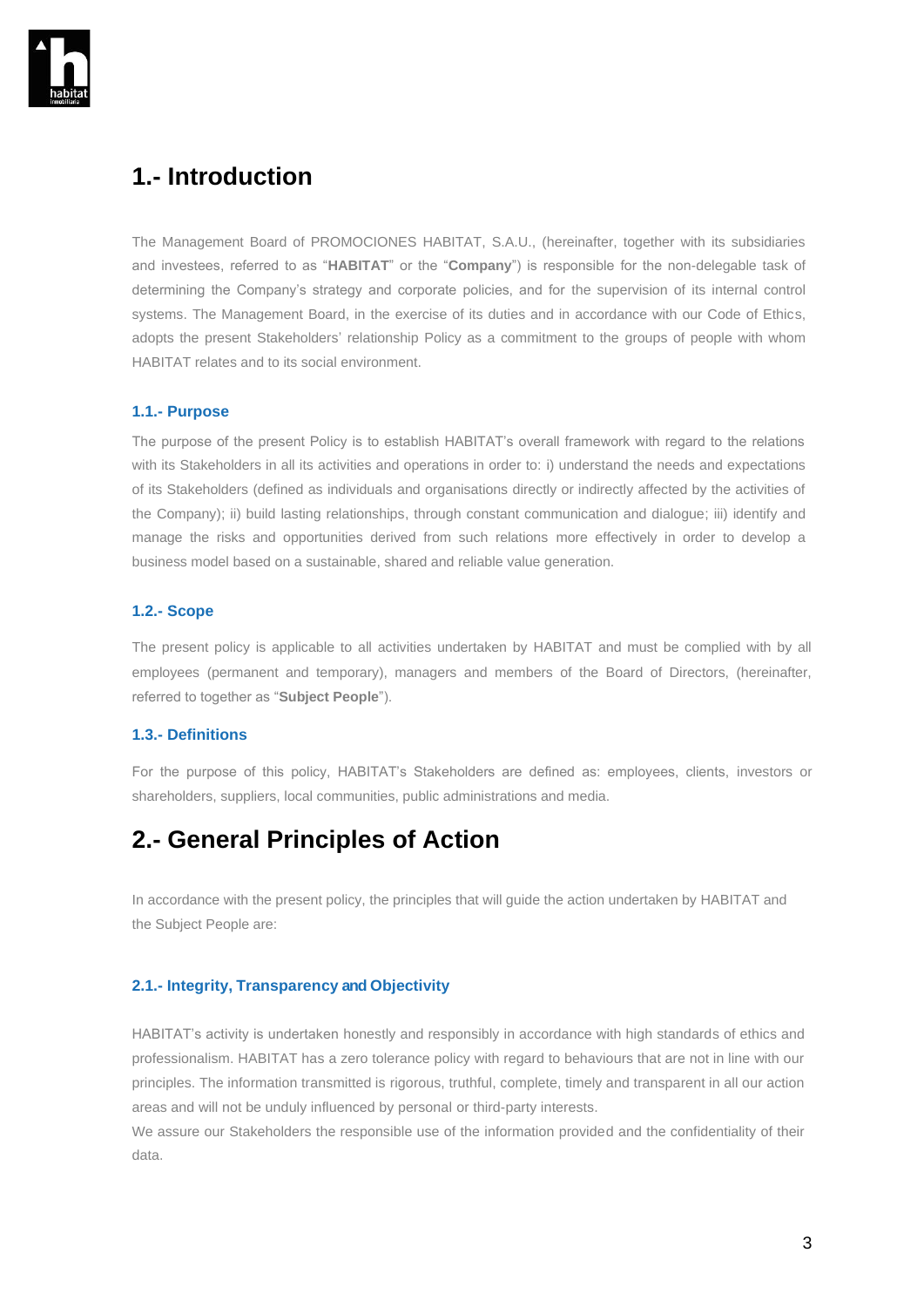

## <span id="page-3-0"></span>**2.2.- Human Value**

HABITAT's business activity is developed in accordance with the most advanced principles with regard to human rights and public freedoms included on the Universal Declaration of Human Rights, and to safety and well-being at work. Furthermore, we ensure the respect for our employees by implementing employment practices in accordance with the fundamental conventions of the International Labour Organisation, which prohibit forced labour in all its forms and promote non-discrimination in employment and freedom of association and collective bargaining.

#### <span id="page-3-1"></span>**2.3.- Sustainable Value Creation**

HABITAT seeks to add value to the Stakeholders in the regions where it operates, through a business model that contribute to its sustainable development; and is committed to prevent and mitigate the economic, social and environmental risks derived from its activities that could affect its local stakeholders.

#### <span id="page-3-2"></span>**2.4.- Needs and Expectations**

HABITAT undertakes to provide the viable resources at its disposal in order to satisfy the needs and meet the expectations of the Stakeholders, and will include the most relevant of those needs and requirements in its business model and will have mechanisms to gather, register and to address enquiries and complaints.

#### <span id="page-3-3"></span>**2.5.- Communication and Response**

HABITAT offers appropriate and accessible channels to its stakeholders, ensuring an omnichannel strategy which enables the opportunity for stakeholders to choose the channel that best fits its needs and convenience to send us its suggestions, needs, expectations, opinions and complaints. These channels are also used to provide transparent, truthful and rigorous information on the fulfilling of the commitments made to the Stakeholders and the results of our business management.

As part of this communication strategy, HABITAT is committed to sharing its sustainability culture to its Stakeholders in order to be certain that it is present at all organizational levels of the company.

#### <span id="page-3-4"></span>**2.6.- Participation and Engagement**

In order to facilitate the participation and engagement of Stakeholders in property developments, HABITAT actively promotes voluntary consultation processes or similar interaction channels, which include consultations with local stakeholders in relation to its products and services.

#### <span id="page-3-5"></span>**2.7.- Customer Experience**

HABITAT provides a long-haul customer experience, which begins at the time the customer shows interest in one of our developments and continues until the we provide our after-sales service. This experience focuses on the customer and is shared across the organisation.